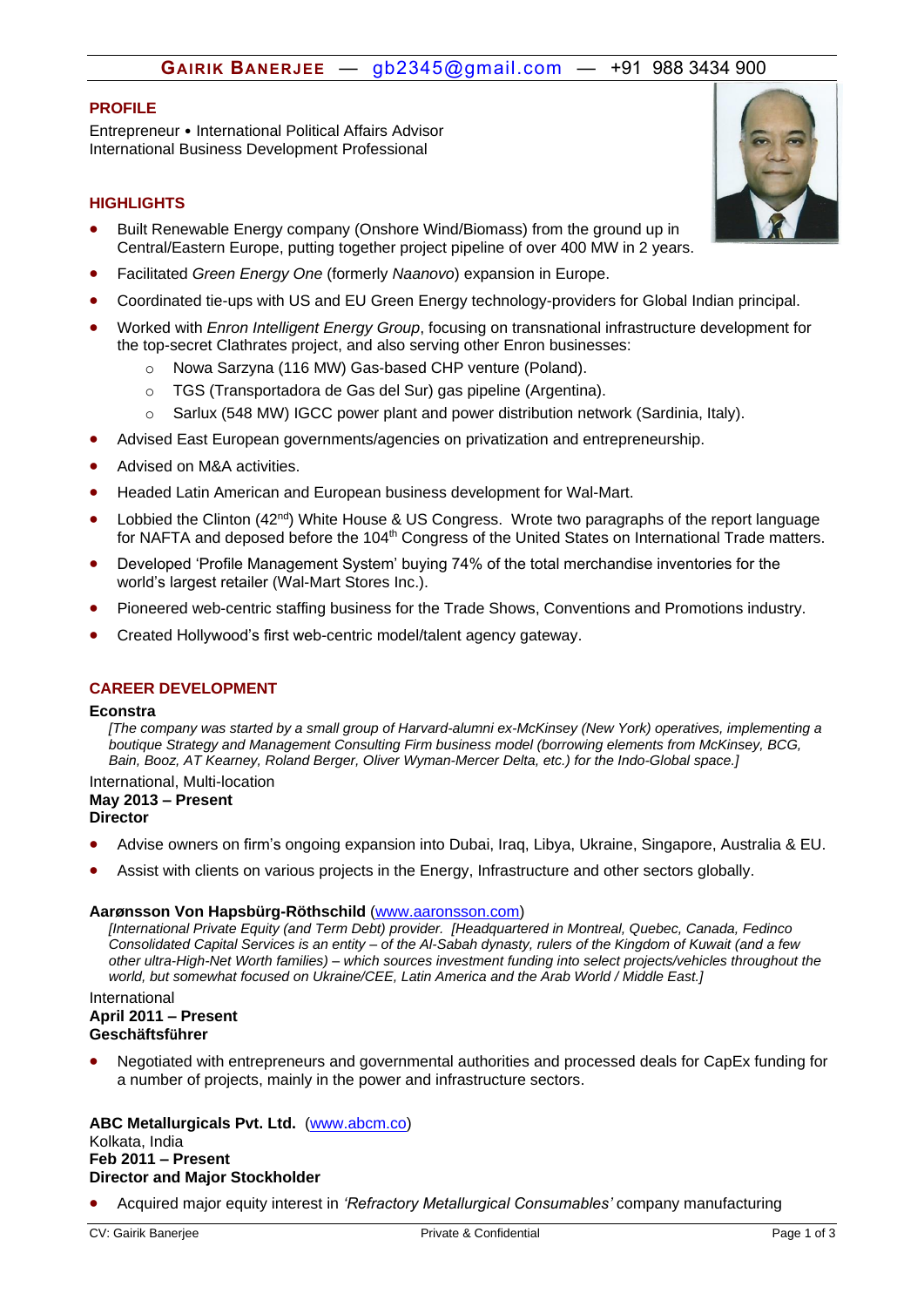*Sleeves*, *Hot Tops*, *Tundish Boards*, various (metallurgical) paints and powders used in the Steel Plants and Foundries.

Oversaw the building of a new (green-field) factory, and the closure of legacy plant.

**Orient Green Power Europe BV | Trishe Energy** [\(www.orientgreenpower.com](http://www.orientgreenpower.co/) | [www.shriramepc.com\)](http://www.shriramepc.com/) Vienna, Austria | The Hague, Netherlands | London, England **Oct 2007 – partially ongoing** *(mostly as board member of some regional East European subsidiaries)*

# **CEO Central/Eastern Europe | Advisor on CEE Projects**

*OGP* is a subsidiary of the Shriram EPC Group – consolidating SEPC's energy assets and interests in CEE. *Shriram EPC itself is the Engineering, Technology and Manufacturing arm of the Shriram Group [\(www.Shriram.com\)](http://www.shriram.com/).*

- Built a start-up company (using the BOO Buy/Own/Operate Business Model): focusing on wind park project development and acquisitions in CEE. Developed project pipeline of over 400 mW.
- Directed a biomass/biofuels+CHP start-up company tasked with 5 plants across Europe.
- Negotiated coal assets buy (80 M MTs reserves) in the Kuzbass, Novokuznetsk basins (Russia).

### **AMPV Corp** (*American Motion Picture & Video*)

# Hollywood, USA

# **Oct 2001 - Sep 2007**

# **President and Co-Principal**

An original promoter/conceptual founder of the company (along with Hollywood celebrities Walter Matthau and Jack Lemmon) – was *involved from the beginning in 1992-93, till exiting in 2006-2007.* 

- Built the company from inception, to USD 147 Million in group annual revenues.
- Serviced the Movie/TV, Advertising-Promotions and Conventions-Trade Shows industries. Customers included Disney, GE-NBC-Universal, Columbia-Sony, DreamWorks, Time-Warner, Fox, Paramount-Viacom, CBS, ABC, MGM, AMC, Hallmark, LionsGate, Lever Bros, Proctor & Gamble and many more.
- Acquired 24,642 acres of western US wilderness/agricultural property; a small rural utility company; several technology, real estate and international trading ventures, and land banks in Bolivia and Brazil. Set up offshore operations, helped Hollywood investors with offshoring.

**Frontiers Consulting & Contracting** *(affiliated with the Kissinger Trust think-tank, and the US Departments of State, Commerce and Defense)* New York **|** Washington DC

**Oct 1995 – Sep 2001 Director** 

- Consulted with Enron's intelligent energy strategic development group on various projects, encompassing Clathrate/Oil Shale exploratory strategy and international infrastructure projects.
- Advised government depts. and facilitated privatizing companies in the former Soviet Bloc.
- Acquired controlling stakes in former state-owned assets undergoing privatization Treximco (Romanian ordinance dept.) and Marex Poland (ceramic/porcelain), along with local partners. Executed civil contract (ceramics) in Bosnia and one military contract.
- Set up liaisons with state and non-state leaders from across the post-Soviet Bloc. Supported programs promoting Muslim women's education in the Tajik/Af-Pak and Central Asia areas.

### **Wal-Mart International** *(International operating division of Wal-Mart Stores, Inc.)* Bentonville, Arkansas | Buenos Aires, Argentina **Sep 1989 – Oct 1995**

## **Director International Development, VP/Team-Leader Latin America**

- Captained team in the International Business Development area. Spearheaded and supervised expansion efforts in Latin America, Europe and the Middle East. Built the anchor infrastructure for expansion into various foreign markets.
- Organized company's exploratory push into various European markets including UK, Germany, Russia, France, Italy, Sweden, Spain, Poland, Ukraine and Turkey.
- Testified (as expert witness) before the 104<sup>th</sup> Congress of the United States on intl. trade issues.
- Established liaison offices in Europe, South America, North Africa and the Middle East, accounting for about 8% (by dollar volume) of Wal-Mart's merchandise import budget.